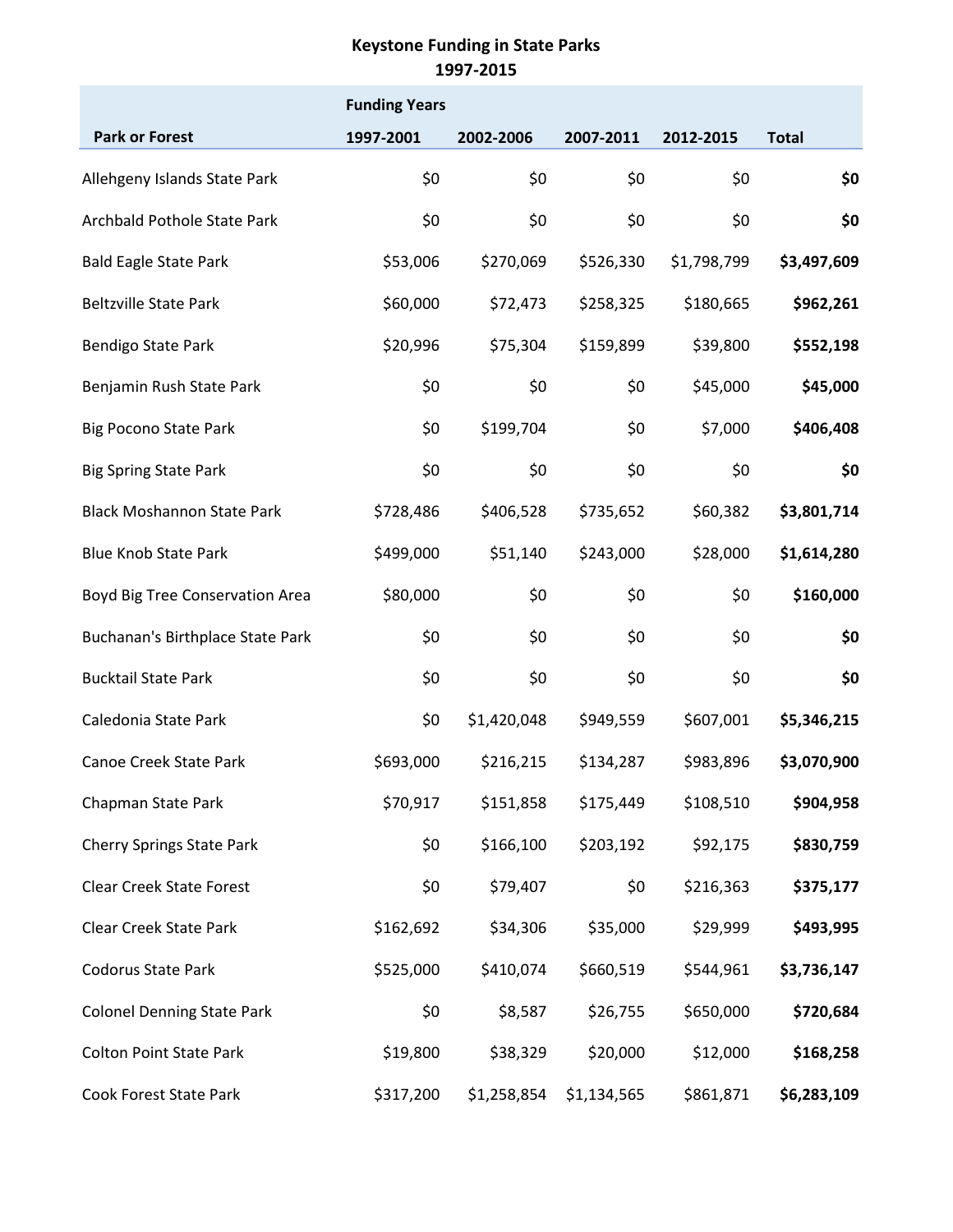|                                     | <b>Funding Years</b> |             |             |             |              |
|-------------------------------------|----------------------|-------------|-------------|-------------|--------------|
| <b>Park or Forest</b>               | 1997-2001            | 2002-2006   | 2007-2011   | 2012-2015   | <b>Total</b> |
| Cowans Gap State Park               | \$425,000            | \$84,870    | \$16,678    | \$107,144   | \$1,160,240  |
| Delaware Canal State Park           | \$39,500             | \$1,484,736 | \$2,371,746 | \$2,680,222 | \$10,472,186 |
| Denton Hill State Park              | \$0                  | \$12,900    | \$48,375    | \$35,000    | \$157,550    |
| <b>Elk State Park</b>               | \$0                  | \$56,500    | \$80,000    | \$15,000    | \$288,000    |
| Erie Bluffs State Park              | \$0                  | \$0         | \$213,204   | \$10,000    | \$436,408    |
| <b>Evansburg State Park</b>         | \$63,000             | \$160,000   | \$167,000   | \$476,418   | \$1,256,418  |
| Fort Washington State Park          | \$484,130            | \$68,553    | \$135,000   | \$4,698     | \$1,380,064  |
| <b>Fowlers Hollow State Park</b>    | \$0                  | \$331,092   | \$26,541    | \$0         | \$715,266    |
| Frances Slocum State Park           | \$135,000            | \$108,003   | \$179,000   | \$1,600,609 | \$2,444,615  |
| French Creek State Park             | \$235,000            | \$195,326   | \$853,449   | \$1,554,684 | \$4,122,234  |
| <b>Gifford Pinchot State Park</b>   | \$789,593            | \$1,864,315 | \$332,384   | \$758,974   | \$6,731,558  |
| Gouldsboro State Park               | \$0                  | \$400       | \$0         | \$222,000   | \$222,800    |
| Greenwood Furnace State Park        | \$107,695            | \$104,683   | \$231,974   | \$813,069   | \$1,701,773  |
| <b>Hickory Run State Park</b>       | \$204,000            | \$636,850   | \$432,308   | \$169,096   | \$2,715,412  |
| <b>Hills Creek State Park</b>       | \$312,817            | \$685,045   | \$83,300    | \$494,003   | \$2,656,327  |
| Hyner Run State Park                | \$12,000             | \$868,000   | \$96,000    | \$44,000    | \$1,996,000  |
| Hyner View State Park               | \$0                  | \$0         | \$25,364    | \$18,500    | \$69,228     |
| Jacobsburg Environmental Ed Cente   | \$337,277            | \$114,072   | \$717,946   | \$1,973,850 | \$4,312,440  |
| Jennings Environmental Ed Center    | \$0                  | \$116,026   | \$167,697   | \$330,046   | \$897,492    |
| Joseph E. Ibberson Conservation Ard | \$0                  | \$0         | \$0         | \$0         | \$0          |
| Kettle Creek State Park             | \$303,500            | \$145,085   | \$43,000    | \$40,000    | \$1,023,170  |
| Keystone State Park                 | \$65,000             | \$2,333,970 | \$175,470   | \$351,698   | \$5,500,578  |
| Kings Gap Environmental Ed Center   | \$164,000            | \$114,000   | \$15,000    | \$118,457   | \$704,457    |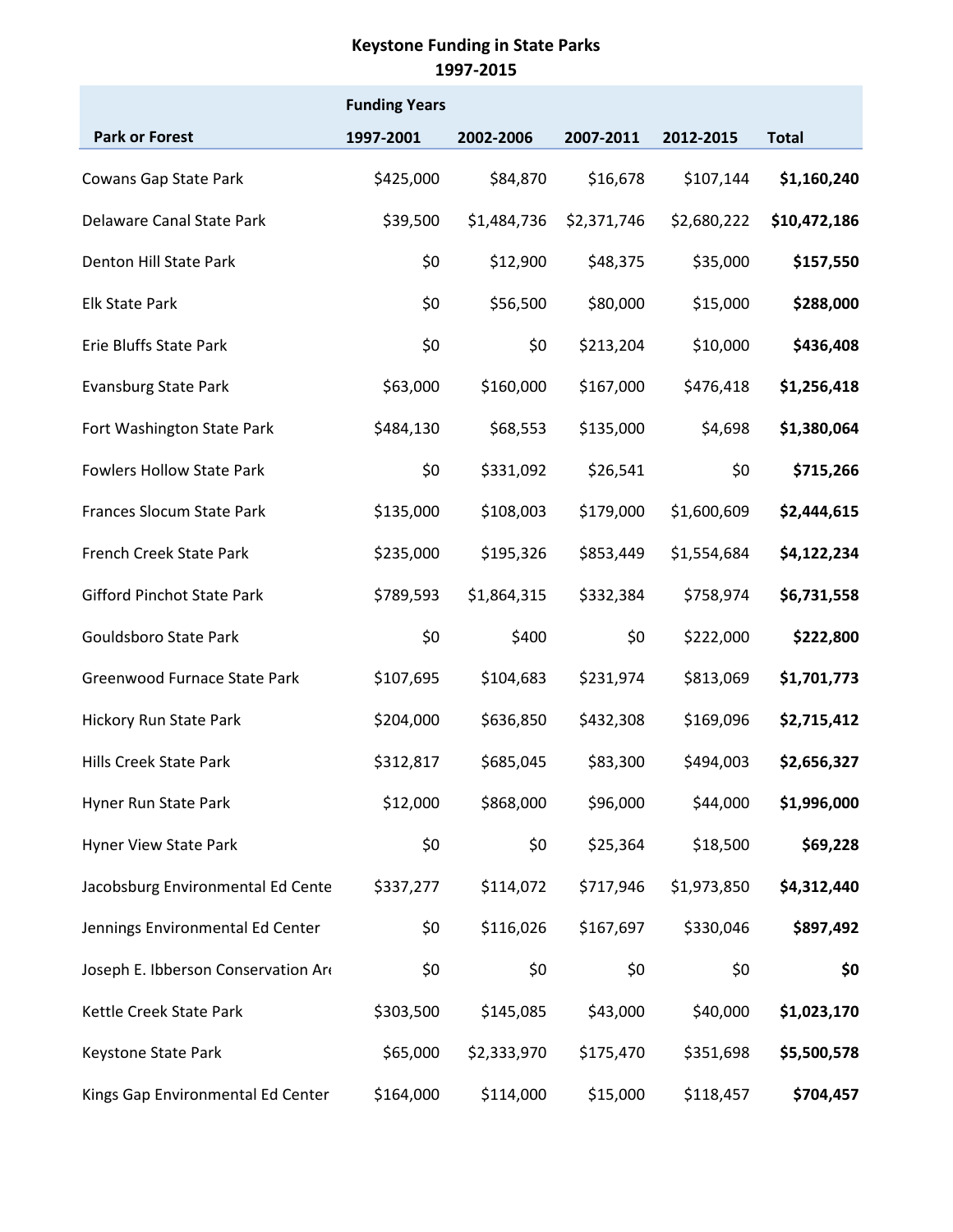|                                    | <b>Funding Years</b> |             |             |             |              |
|------------------------------------|----------------------|-------------|-------------|-------------|--------------|
| <b>Park or Forest</b>              | 1997-2001            | 2002-2006   | 2007-2011   | 2012-2015   | <b>Total</b> |
| Kinzua Bridge State Park           | \$150,000            | \$1,006,087 | \$115,395   | \$10,000    | \$2,552,964  |
| Kooser State Park                  | \$0                  | \$299,109   | \$237,654   | \$0         | \$1,073,526  |
| Lackawanna State Park              | \$698,025            | \$575,075   | \$90,555    | \$28,279    | \$2,755,589  |
| Laurel Hill State Park             | \$857,766            | \$660,979   | \$346,460   | \$112,194   | \$3,842,604  |
| Laurel Mountain State Park         | \$0                  | \$0         | \$0         | \$880,572   | \$880,572    |
| Laurel Ridge State Park            | \$0                  | \$39,924    | \$556,007   | \$115,029   | \$1,306,891  |
| Laurel Summit State Park           | \$0                  | \$0         | \$2,082     | \$0         | \$4,164      |
| Lehigh Gorge State Park            | \$93,469             | \$521,335   | \$52,007    | \$115,576   | \$1,449,198  |
| <b>Leonard Harrison State Park</b> | \$10,000             | \$429,269   | \$40,069    | \$155,000   | \$1,113,676  |
| Linn Run State Park                | \$0                  | \$145,459   | \$6,957     | \$25,000    | \$329,832    |
| Little Buffalo State Park          | \$1,200,000          | \$140,319   | \$318,881   | \$2,158,960 | \$5,477,360  |
| Little Pine State Park             | \$310,016            | \$344,512   | \$137,660   | \$350,508   | \$1,934,884  |
| Locust Lake State Park             | \$230,000            | \$179,552   | \$43,411    | \$14,591    | \$920,517    |
| Lyman Run State Park               | \$45,000             | \$2,492,563 | \$286,494   | \$28,000    | \$5,676,114  |
| Marsh Creek State Park             | \$0                  | \$90,000    | \$103,685   | \$1,156,292 | \$1,543,662  |
| Maurice K. Goddard State Park      | \$532,293            | \$387,385   | \$116,925   | \$89,653    | \$2,162,859  |
| <b>McCalls Dam State Park</b>      | \$0                  | \$0         | \$0         | \$0         | \$0          |
| McConnells Mill State Park         | \$150,287            | \$575,703   | \$60,857    | \$13,151    | \$1,586,845  |
| <b>Memorial Lake State Park</b>    | \$0                  | \$60,068    | \$0         | \$13,429    | \$133,565    |
| <b>Milton State Park</b>           | \$0                  | \$55,846    | \$7,000     | \$0         | \$125,692    |
| Mont Alto State Park               | \$0                  | \$0         | \$15,518    | \$0         | \$31,036     |
| Moraine State Park                 | \$2,246,706          | \$1,843,816 | \$1,107,924 | \$1,724,827 | \$12,121,719 |
| Mount Pisgah State Park            | \$0                  | \$357,400   | \$85,014    | \$150,836   | \$1,035,664  |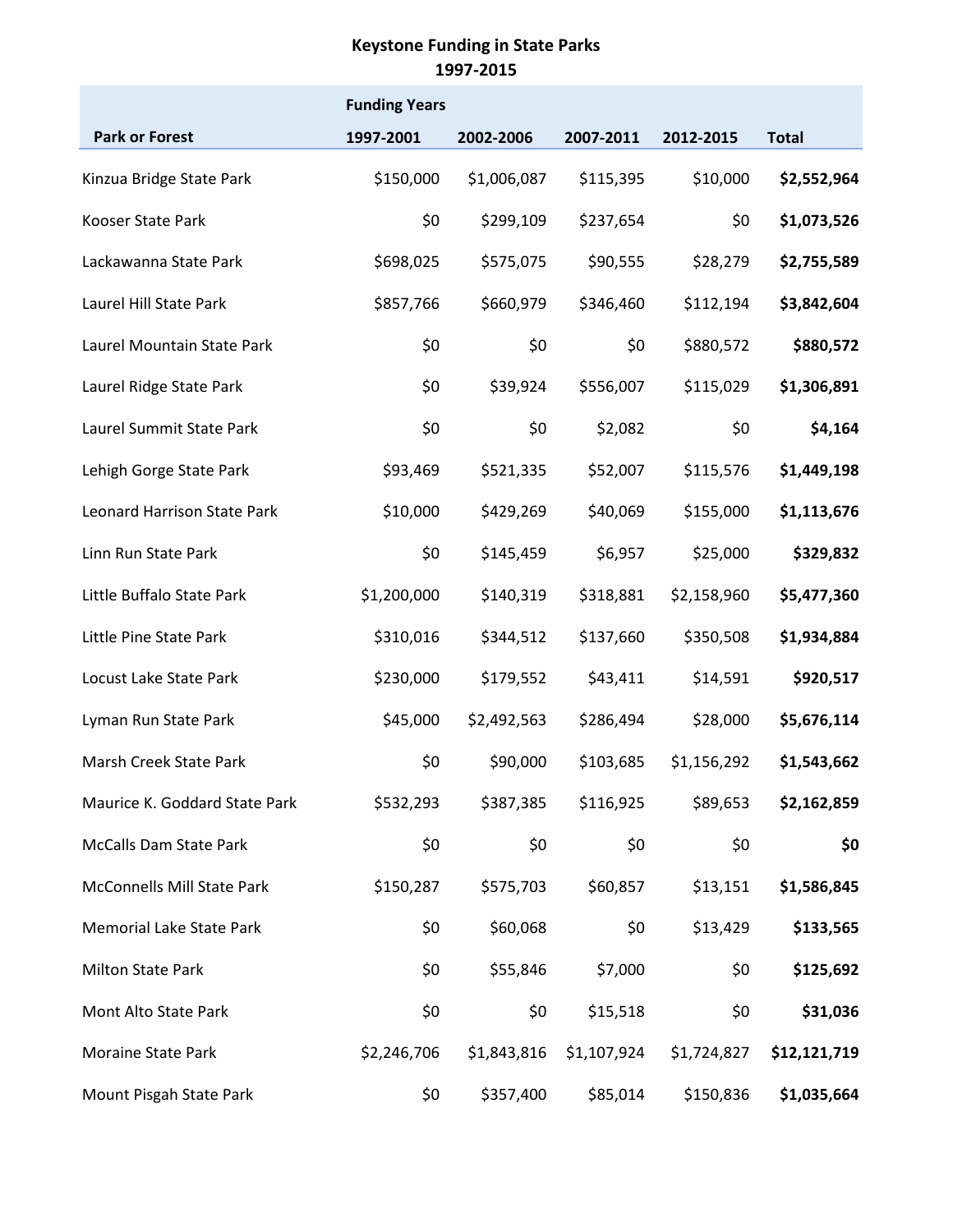|                                   | <b>Funding Years</b> |             |             |             |              |
|-----------------------------------|----------------------|-------------|-------------|-------------|--------------|
| <b>Park or Forest</b>             | 1997-2001            | 2002-2006   | 2007-2011   | 2012-2015   | <b>Total</b> |
| Nescopeck State Park              | \$0                  | \$120,280   | \$612,300   | \$6,688     | \$1,471,848  |
| Neshaminy State Park              | \$429,367            | \$249,438   | \$460,803   | \$17,922    | \$2,297,138  |
| Nockamixon State Park             | \$218,382            | \$219,440   | \$914,491   | \$577,644   | \$3,282,271  |
| Nolde Forest Environmental Ed Cen | \$87,500             | \$153,975   | \$278,209   | \$156,307   | \$1,195,675  |
| Norristown Farm Park              | \$0                  | \$0         | \$20,000    | \$200,000   | \$240,000    |
| <b>Ohiopyle State Park</b>        | \$20,000             | \$3,589,315 | \$1,077,639 | \$225,903   | \$9,599,811  |
| Oil Creek State Park              | \$235,636            | \$411,294   | \$52,761    | \$104,555   | \$1,503,937  |
| Ole Bull State Park               | \$706,613            | \$411,991   | \$61,000    | \$75,000    | \$2,434,208  |
| Park Region 1                     | \$0                  | \$259,815   | \$1,324,998 | \$160,753   | \$3,330,379  |
| Park Region 2                     | \$88,006             | \$664,857   | \$593,732   | \$258,415   | \$2,951,605  |
| Park Region 3                     | \$54,000             | \$175,134   | \$1,144,000 | \$469,365   | \$3,215,633  |
| Park Region 4                     | \$36,074             | \$355,000   | \$1,220,500 | \$51,262    | \$3,274,410  |
| Parker Dam State Park             | \$15,000             | \$213,367   | \$360,000   | \$139,000   | \$1,315,734  |
| Parks Central Office              | \$0                  | \$30,700    | \$2,275,604 | \$386,418   | \$4,999,026  |
| <b>Patterson State Park</b>       | \$15,000             | \$34,000    | \$0         | \$0         | \$98,000     |
| Penn Roosevelt State Park         | \$0                  | \$0         | \$0         | \$0         | \$0          |
| Pine Grove Furnace State Park     | \$60,000             | \$689,771   | \$155,128   | \$173,915   | \$1,983,713  |
| Poe Paddy State Park              | \$0                  | \$25,000    | \$70,000    | \$5,000     | \$195,000    |
| Poe Valley State Park             | \$32,000             | \$2,230,675 | \$201,187   | \$75,000    | \$5,002,724  |
| Point State Park                  | \$0                  | \$379,739   | \$1,158,192 | \$243,660   | \$3,319,522  |
| Presque Isle State Park           | \$300,000            | \$1,484,090 | \$1,408,170 | \$1,538,786 | \$7,923,306  |
| Prince Gallitzin State Park       | \$721,925            | \$510,323   | \$1,692,206 | \$468,744   | \$6,317,652  |
| <b>Promised Land State Park</b>   | \$728,000            | \$526,744   | \$346,892   | \$60,869    | \$3,264,141  |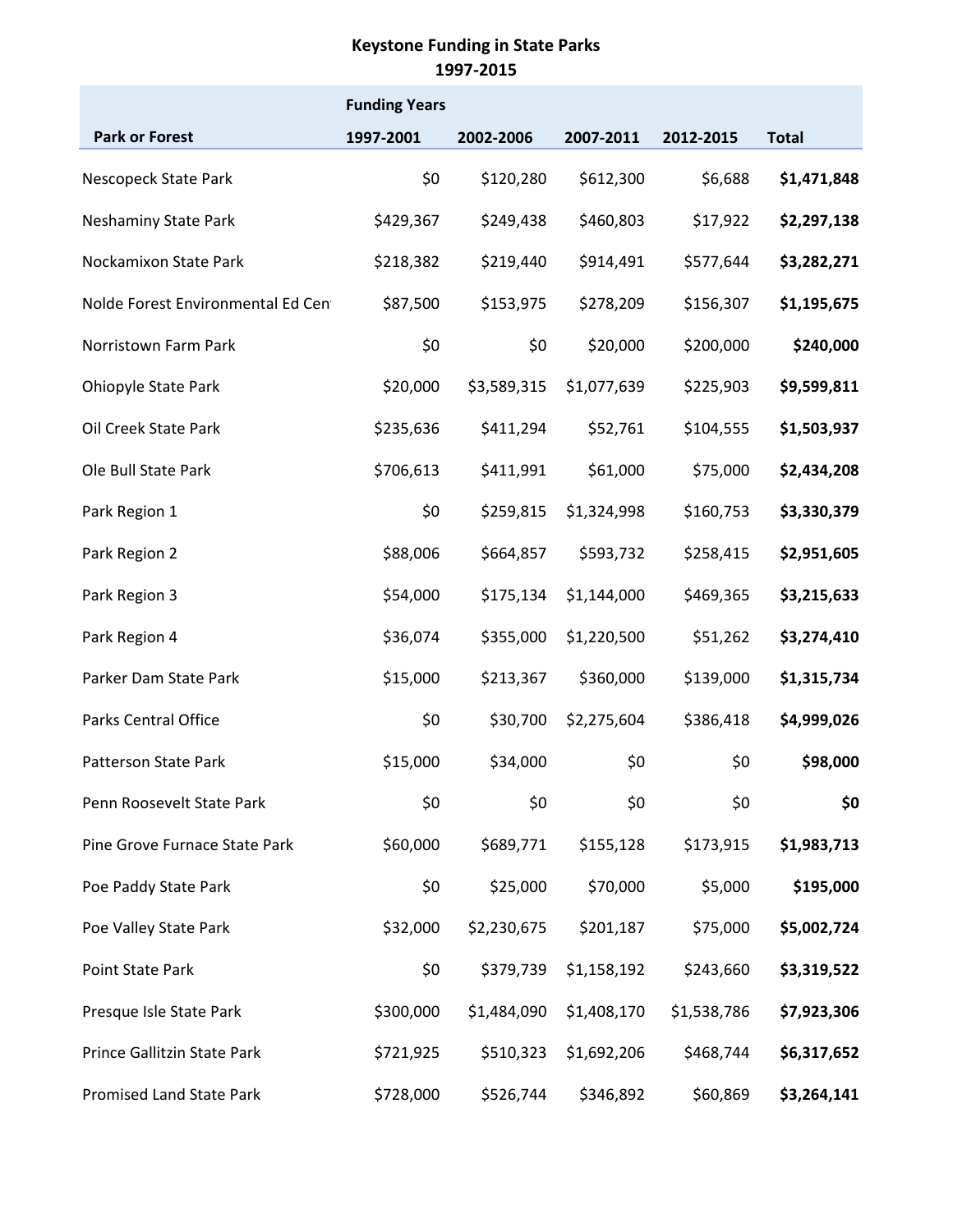|                                   | <b>Funding Years</b> |             |             |             |              |
|-----------------------------------|----------------------|-------------|-------------|-------------|--------------|
| <b>Park or Forest</b>             | 1997-2001            | 2002-2006   | 2007-2011   | 2012-2015   | <b>Total</b> |
| <b>Prompton State Park</b>        | \$0                  | \$0         | \$0         | \$0         | \$0          |
| Prouty Place State Park           | \$0                  | \$0         | \$0         | \$0         | \$0          |
| <b>Pymatuning State Park</b>      | \$123,771            | \$3,516,885 | \$875,005   | \$2,544,390 | \$11,575,712 |
| Raccoon Creek State Park          | \$549,019            | \$1,265,790 | \$316,343   | \$82,005    | \$4,344,309  |
| Ralph Stover State Park           | \$0                  | \$55,000    | \$3,268     | \$103,127   | \$219,663    |
| Ravensburg State Park             | \$0                  | \$254,000   | \$10,000    | \$50,000    | \$578,000    |
| Raymond B. Winter State Park      | \$113,361            | \$473,104   | \$217,203   | \$75,000    | \$1,682,336  |
| Reeds Gap State Park              | \$10,349             | \$337,380   | \$63,800    | \$84,224    | \$907,282    |
| Ricketts Glen State Park          | \$100,000            | \$621,567   | \$1,137,197 | \$536,934   | \$4,254,462  |
| <b>Ridley Creek State Park</b>    | \$1,240,000          | \$1,096,231 | \$733,341   | \$149,882   | \$6,289,026  |
| <b>Ryerson Station State Park</b> | \$340,879            | \$833,105   | \$94,800    | \$0         | \$2,537,568  |
| Salt Springs State Park           | \$8,000              | \$0         | \$36,980    | \$90,000    | \$179,960    |
| Samuel S. Lewis State Park        | \$0                  | \$400,000   | \$0         | \$0         | \$800,000    |
| Sand Bridge State Park            | \$0                  | \$7,000     | \$33,740    | \$0         | \$81,481     |
| <b>Shawnee State Park</b>         | \$695,706            | \$3,807,398 | \$554,661   | \$360,087   | \$10,475,617 |
| Shikellamy State Park             | \$267,460            | \$1,065,914 | \$1,426,510 | \$897,704   | \$6,417,472  |
| Simon B. Elliott State Park       | \$0                  | \$58,000    | \$84,000    | \$15,000    | \$299,000    |
| Sinnemahoning State Park          | \$148,802            | \$1,277,083 | \$734,442   | \$408,155   | \$4,728,809  |
| Sizerville State Park             | \$397,451            | \$139,822   | \$137,739   | \$67,271    | \$1,417,295  |
| Susquehanna State Park            | \$7,950              | \$28,062    | \$5,000     | \$0         | \$82,024     |
| Susquehannock State Park          | \$10,000             | \$18,323    | \$0         | \$95,000    | \$151,646    |
| Swatara State Park                | \$500,000            | \$80,000    | \$753,976   | \$54,545    | \$2,722,497  |
| Tobyhanna State Park              | \$110,000            | \$76,205    | \$310,080   | \$43,024    | \$1,035,594  |